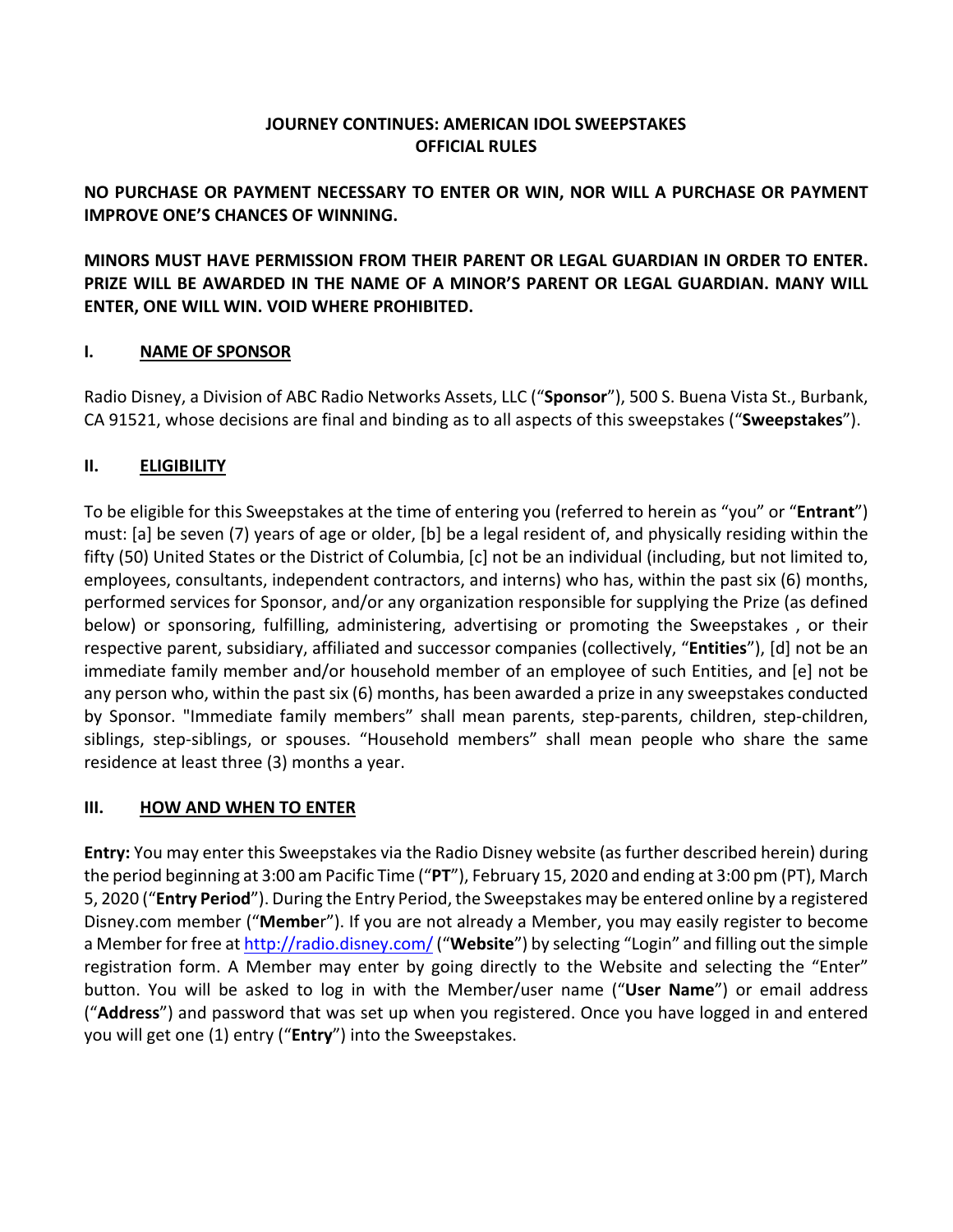Normal internet access and usage charges imposed by your on-line service will apply. Sponsor's computer is the official time-keeping device for the Sweepstakes. It is your sole responsibility to notify the Sponsor if you or, if you are a minor your parent or legal guardian ("**Parent**"), changes your/their Address. To do so, go to https://disneyprivacycenter.com/communication-choices/, log into your account (from your computer only) with your User name/Address and password, click on "Modify" and follow the instructions on how to change the Address.

Entries remain the property of the Sponsor and will not be returned. All Entries must be received or credited by 3:00 P.M., March 5, 2020. Regardless of whether a person has more than one (1) Address or more than one (1) person uses the same Address, only one (1) Entry per Entrant per Day is permitted (a maximum of twenty (20) Entries, per entrant during the Entry Period).

Mass Entries or Entries generated by a script, macro or use of automated methods will be disqualified. Sponsor is not responsible for late, lost or inaccurate Entries, or failed, partial or garbled computer transmissions or text messages, or for technical failures of any kind, including but not limited to electronic malfunction or damage of any network, hardware or software. No responsibility is assumed for: any error (human or otherwise), omission, interruption, deletion, defect, delay in operation or transmission, communications line failure, theft or destruction or unauthorized access to, or alteration of, Entries; or any problems or technical malfunctions of any telephone network or lines, computer online systems, servers, providers, computer equipment, or software; or failure of any e-mail or electronic Entry to be received on account of technical problems or traffic congestion on the internet or at any website, or any combination thereof, including any injury or damage to Entrant's or any other person's computer related to or resulting from participation in or downloading any materials from this Sweepstakes. In the event of a dispute over an Online Entry, prize will be awarded to the owner of the Address, not the name on the Entry form.

## **IV. PRIZE**

**One (1) prize:** The Sweepstakes winner ("**Sweepstakes Winner**") will win a prize consisting of the following:

A three (3) day / two (2) night trip for up to four (4) people (e.g., Sweepstakes Winner and up to three (3) guests) ("**Group**") to Los Angeles, CA ("**City**") to attend a live taping of Disney Night on American Idol ("**Show**"), a tour of the American Idol set ("**Tour**"), and a Frozen 2 prize pack ("**Prize Pack**").

Prize consists of the following elements ("**Prize**"): [a] room accommodations consisting of one (1) standard room(s) (with a maximum occupancy of four (4) persons per room) for two (2) night(s) at a hotel selected by Sponsor in its sole discretion ("**Hotel**"); [b] up to four (4) tickets to the Show; [c] One (1) Prize Pack; and [d]; if the Sweepstakes Winner resides more than two-hundred fifty (250) miles from the City: (i) round-trip coach air transportation for the Group between a major U.S. gateway airport near the Sweepstakes Winner's residence and an airport in or in close proximity to the City ("**Destination**") as selected by Sponsor in its sole discretion, (ii) as determined by Sponsor in its sole discretion, either round-trip car service transfers for the Group between the Destination and Hotel or one (1) rental car provided that the assigned driver is at least 25 years of age or older, and (iii) in the event Sponsor does not provide a rental car, round trip ground transportation between the Hotel and the location of the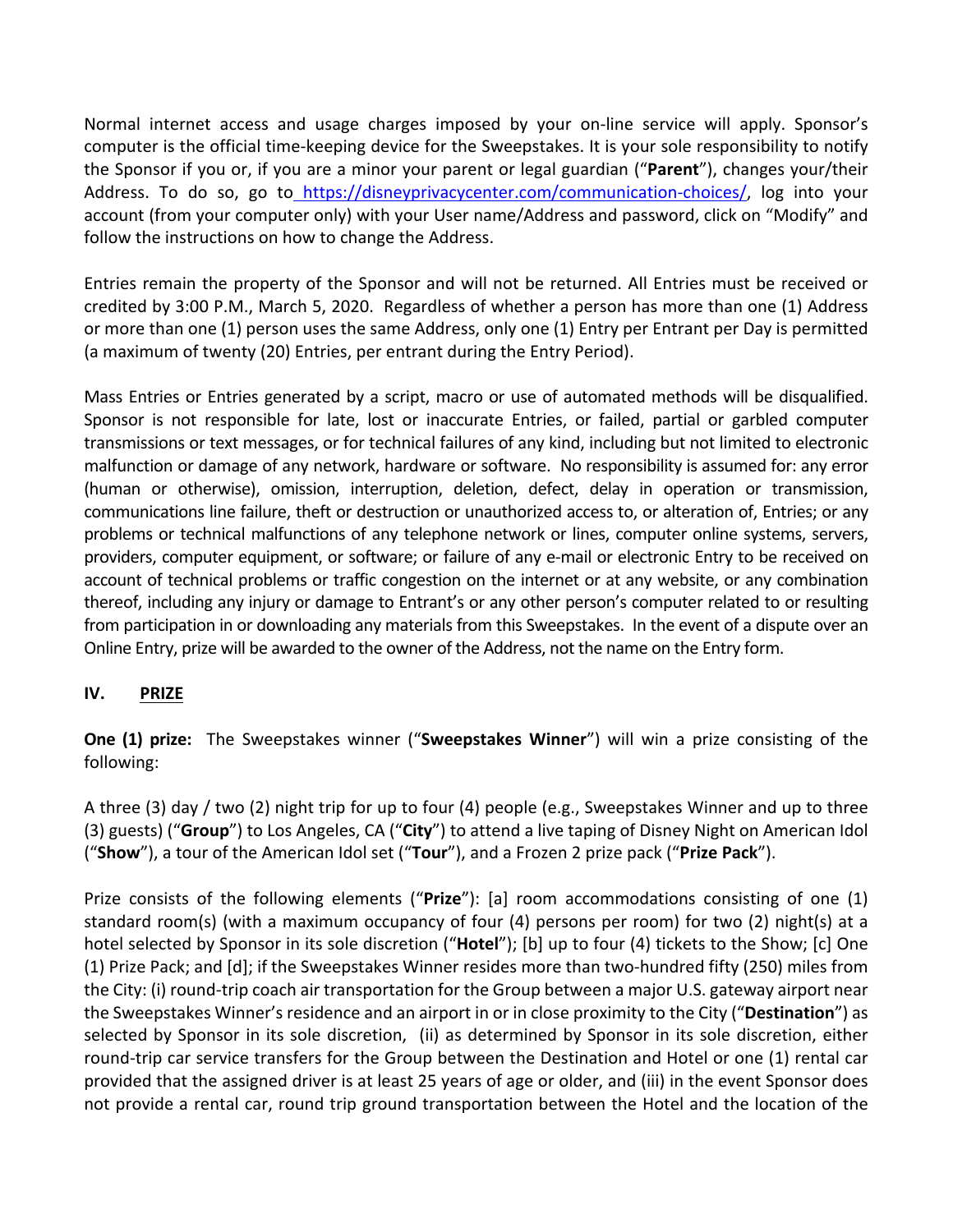Show as selected by Sponsor in its sole discretion. The foregoing air travel and ground transportation shall be collectively referred to herein as "**Trip**."

#### **Group must travel on the same itinerary and must travel on Sponsor selected dates of April 11, 2020 through April 13, 2020. Any minor (as defined by his/her state of primary residence) participating in the Trip must be accompanied by a parent or legal guardian as part of the Group.**

If Sweepstakes Winner is unable to travel during the dates designated by Sponsor, the Prize will be forfeited in its entirety and an alternate Sweepstakes Winner will be selected from among all eligible entries received during the Entry Period, time permitting. All elements of the Prize are determined at the sole discretion of the Sponsor, including, but not limited to, Prize Pack, Show, Tour, and Trip if applicable. In the event the Sweepstakes Winner is able to travel on the scheduled travel dates and/or the Show and/or Tour portions of the Prize do not or cannot take place as scheduled or at all, for reasons including, but not limited to, scheduling conflicts, cancellations, postponement, location changes, an event of force majeure, or for any other reason, then Sponsor reserves the right to award the remainder of the Prize with no further obligation to the Sweepstakes Winner. Group must follow all instructions of Sponsor related to the Prize and/or Trip. Should Group fail to adhere to any such instructions or engage in unruly, obnoxious, illegal, threatening, or otherwise inappropriate behavior (as determined by Sponsor in its sole discretion), Sponsor reserves the right, without further notice or warning, to terminate the Prize and/or Trip or other applicable experience early, in whole or in part, and send Group home and/or take other actions as Sponsor deems appropriate in its sole discretion without any liability or other obligation to Group. Date and location of the Show is subject to change. The Show portion of the Prize is subject to, and Sponsor is not responsible for, changes to production schedule, production exigencies or delays, postponements or cancellation. Group must comply with the Show's rules and regulations at all times. Failure to do so may result in forfeiture of the Prize. Prize is subject to availability. All expenses not specifically mentioned herein are not included and are solely the Sweepstakes Winner's responsibility, including but not limited to: meals, alcoholic beverages, fax, gratuities and tips, insurance, baggage fees, laundry service, merchandise, parking (if applicable), room service, service charges, incidental charges, souvenirs and telephone calls. Airline carrier and hotel regulations and conditions apply, and Entities will not be liable for any expenses incurred as a consequence of flight cancellation/delay. Travel and lodging are subject to availability, certain restrictions, blackout dates, and Sponsor's approval. If Sweepstakes Winner is a minor (as defined by his/her state of primary residence), Sweepstakes Winner must be accompanied by his/her parent as a member of the Group. All members of the Group will be required to execute and return a "Release of Liability" prior to ticketing. Members of the Group are solely responsible for obtaining any and all necessary travel documents (passports, valid photo I.D., credit card, etc.) before departure. Approximate retail value of the Prize ("ARV"): \$4,200, which will vary depending upon points of departure and seasonal fluctuation of lodge rates and airfares. If the actual value of the Prize is less than the stated ARV, the difference will not be awarded. Prize is not redeemable for cash or transferable. Prize shall not be sold or transferred for commercial use. Sponsor reserves the right, at its sole discretion, to substitute the Prize (or elements thereof) with one of comparable or greater value. The Prize cannot be used in conjunction with any other promotion or offer and travel may not qualify for frequent flier miles, award points, or other perquisites. Prize elements may not be separated. Any damaged, lost or stolen tickets, will not be replaced. Sweepstakes Winner will not receive compensation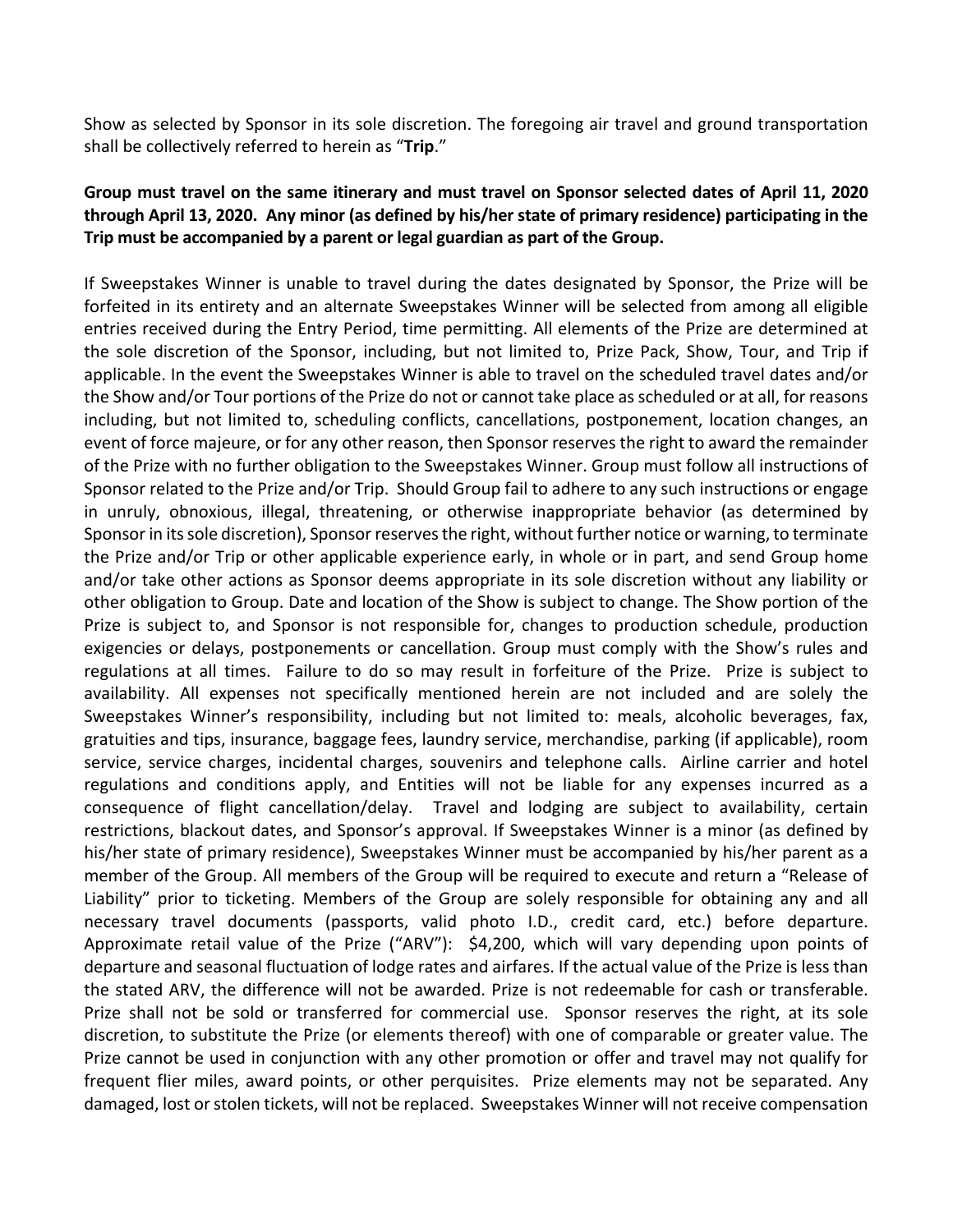from Sponsor for Prize elements, including, but not limited to, Show tickets or Trip that the Sweepstakes Winner is unable to use for any reason, and such unused portion of the Prize will be forfeited. If Sweepstakes Winner chooses to bring less than the allotted number of guests, the Prize will be awarded in increments suitable for the actual number of participants with no substitute prize or compensation provided to the Sweepstakes Winner. Sweepstakes Winner may not charge any guest for participating in the Prize. Prize is awarded "as is" with no warranty or guarantee, expressed or implied, being provided by Sponsor. In the event there is a discrepancy or inconsistency between disclosures or other statements contained in any Sweepstakes promotional materials and the terms and conditions of these Rules, these Rules shall prevail and govern.

## **V. HOW AND WHEN SWEEPSTAKES WINNER WILL BE SELECTED AND NOTIFIED**

On or about March 6, 2020, one (1) potential Sweepstakes Winner will be selected at random from all eligible Entries received. Sweepstakes Winner must meet all eligibility requirements. The potential Sweepstakes Winner will be notified by phone and/or email on or about March 6, 2020; and will receive an affidavit of eligibility/compliance with Rules, publicity/liability release and indemnification ("**Release**") via mail within one (1) day after successful notification. All legal responsibilities of a minor (as defined by state of primary residence) entrant under the Rules must be assumed by a Parent; and the prize will be awarded to the Parent for the benefit of the minor (as defined by state of primary residence) Sweepstakes Winner. At the sole discretion of the Sponsor, disqualification, forfeiture and the selection of an alternate Sweepstakes Winner may result from any of the following: **[a]** potential Sweepstakes Winner's failure to respond to phone and/or email notification within twenty four (24) hours after its transmission **[b]** potential Sweepstakes Winner's failure to provide Sponsor with satisfactory proof of age, identity and residency; **[c]** potential Sweepstakes Winner's failure to execute and return the Release within two (2) days after it is received; **[d]** potential Sweepstakes Winner's failure to validly claim the prize by March 15, 2020; **[e]** potential Sweepstakes Winner's failure to be available to make the trip during Sponsor designated dates, and **[f]** any other non-compliance with these Rules. In the event of prize forfeiture, the Sponsor may, in its sole discretion, award or not award the forfeited prize to an alternate Sweepstakes Winner, time permitting. The Prize will be awarded, provided it is validly claimed by March 15, 2020 after which Sponsor will make reasonable efforts to select an alternate Sweepstakes Winner, time permitting.

**Odds of winning depend on the total number of eligible Entries received.** Many will enter; only one (1) will win. Federal, state, and local taxes are the sole responsibility of the Sweepstakes Winner (or their Parent if Sweepstakes Winner is a minor as defined by the state of primary residence), who must provide a validly completed IRS Form W-9 and the total value of the prize will be reported on an IRS Form 1099. If Sweepstakes Winner (or their Parent if Sweepstakes Winner is a minor as defined by the state of primary residence) is not a resident of California he/she will be subject to California nonresident tax withholding at a rate of 7%. Sponsor is not responsible for any circumstances that make it impractical or impossible to fulfill all elements of the prize; Sponsor's only obligation will be to provide the remaining elements, if any, of the prize.

## **VI. RELEASES**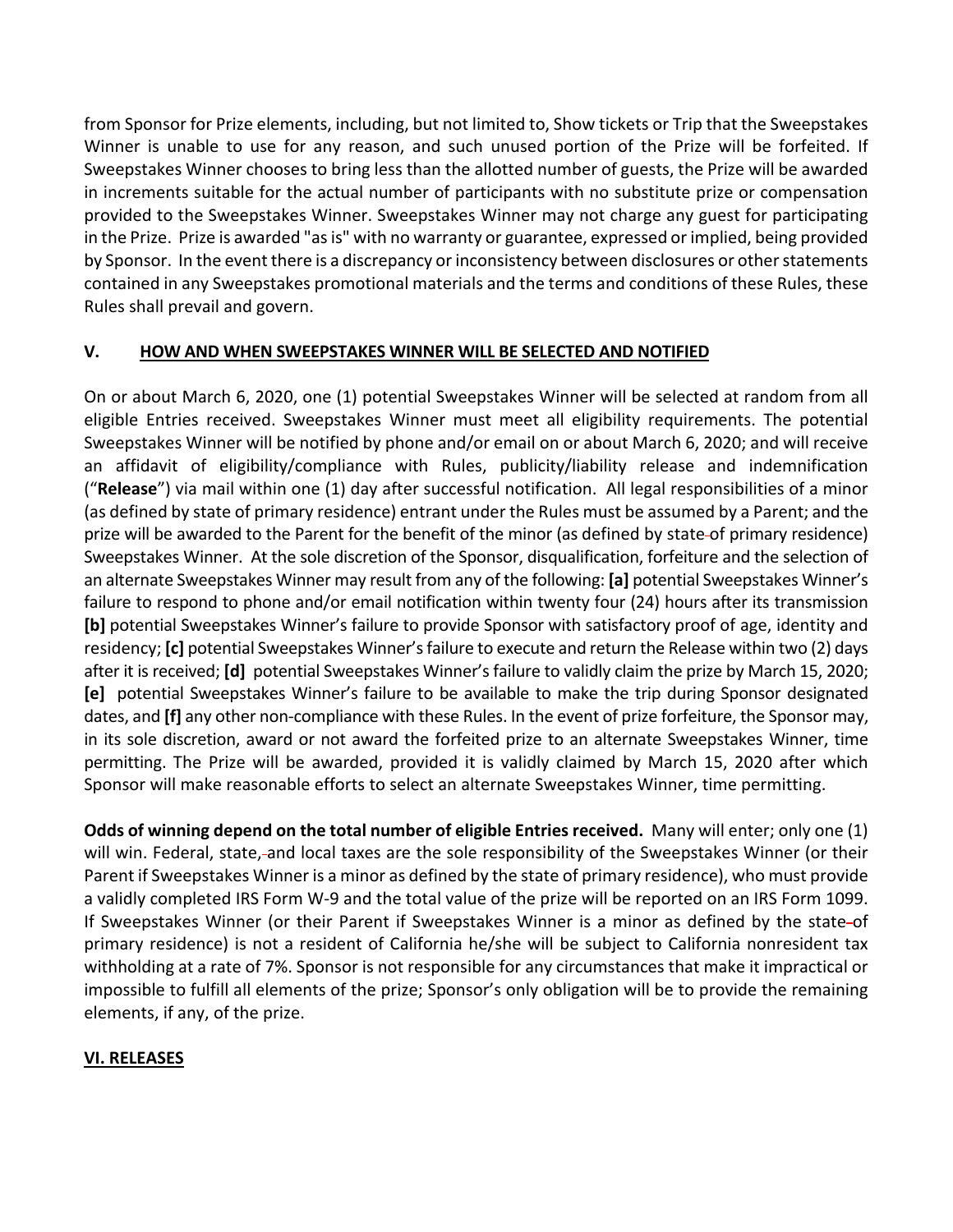By entering this Sweepstakes and/or accepting any prize, you understand and agree that: **[a]** you will be bound by these Rules and the decisions of the Sponsor, which shall be final in all respects; **[b]** you release and hold harmless the Sponsor, its parent, subsidiary, affiliated and successor companies, advertising and promotion agencies and prize suppliers, and each of their respective officers, directors, agents, representatives and employees (collectively, the "**Released Parties**") from any and all liability for claims, injuries, losses or damages of any kind, including without limitation, death and bodily injury, resulting, in whole or in part, directly or indirectly, from the awarding, delivery, acceptance, use, misuse, possession, loss or misdirection of the prize; participation in the Sweepstakes or any Sweepstakesrelated activity or travel or from any interaction with, or downloading of, computer Sweepstakes information; **[c]** the Released Parties do not make any representation, warranty or guarantee, express or implied, relating to the Sweepstakes or the prize; **[d]** Sweepstakes Winner's acceptance of a prize constitutes the grant to Sponsor and assigns of an unconditional right to use your name, voice, likeness, photograph, biographical and prize information, city and state of residence and Entry materials ("**Likeness**") for programming, publicity, advertising or promotional purposes, in any and all media now known or hereafter created or conceived, worldwide in perpetuity, without further compensation unless prohibited by law (Sponsor is not obligated to use any of the above mentioned information or materials, but may do so and may edit such information or materials, at Sponsor's sole discretion); **[e]** Sweepstakes Winner's acceptance of prize constitutes the grant to Sponsor and assigns to discuss Likeness in programs, and Sweepstakes Winner acknowledges that such discussion may include statements or opinions by the program talent or others about the Likeness and that those statements and opinions may be considered surprising, humiliating, embarrassing, derogatory, defamatory or otherwise offensive or injurious to them and agrees to release and hold harmless the Released Parties from any actions, claims, injury, loss or damage allegedly caused, directly or indirectly, by any such statements or opinions that may be made regarding the Likeness; **[f]** if for any reason the Sweepstakes is not capable of running as planned, including but not limited to, infection by computer virus, bugs tampering, unauthorized human or other intervention, fraud, technical failures, Acts of God, acts or regulations of any governmental or supra-national authority, war, national emergency, accident, fire, riot, strikes, lockouts, industrial disputes, acts of terrorism or other matters beyond the Sponsor's reasonable control, corrupt, affect, prevent or impair the administration, security, fairness, integrity or proper conduct of the Sweepstakes, so that it cannot be conducted as originally planned, Sponsor reserves the right, in its sole discretion, to disqualify any individual who tampers with the Entry process, to modify the Rules or to cancel, modify, terminate or suspend the Sweepstakes; and in such event, to determine the Sweepstakes Winner using all non-suspect eligible Entries received up to time of cancellation or by such method as Sponsor in its sole discretion shall consider equitable; **[g]** the Released Parties are not responsible for typographical or other errors in the offer or administration of this Sweepstakes, including but not limited to: human error, errors in the advertising, Rules, selection and announcement of the Sweepstakes Winner and distribution of the prizes; **[h]** any portion of the prize not accepted or used by the Sweepstakes Winner will be forfeited; **[i]** the Released Parties are not responsible for any inability of the Sweepstakes Winner to accept or use the prize (or any portion thereof) for any reason; **[j]** the Sponsor has the right, at any time and at its sole discretion, to disqualify any individual it suspects to be doing any of the following: (1) tampering or attempting to tamper with the Entry process or the operation of the Sweepstakes; (2) violating the Rules; (3) violating the terms of service, privacy policy or other terms, conditions of use and/or general rules or guidelines of any Sweepstakes property or service; (4) acting in bad faith, unsportsmanlike or disruptive manner, or with intent to annoy, abuse, threaten